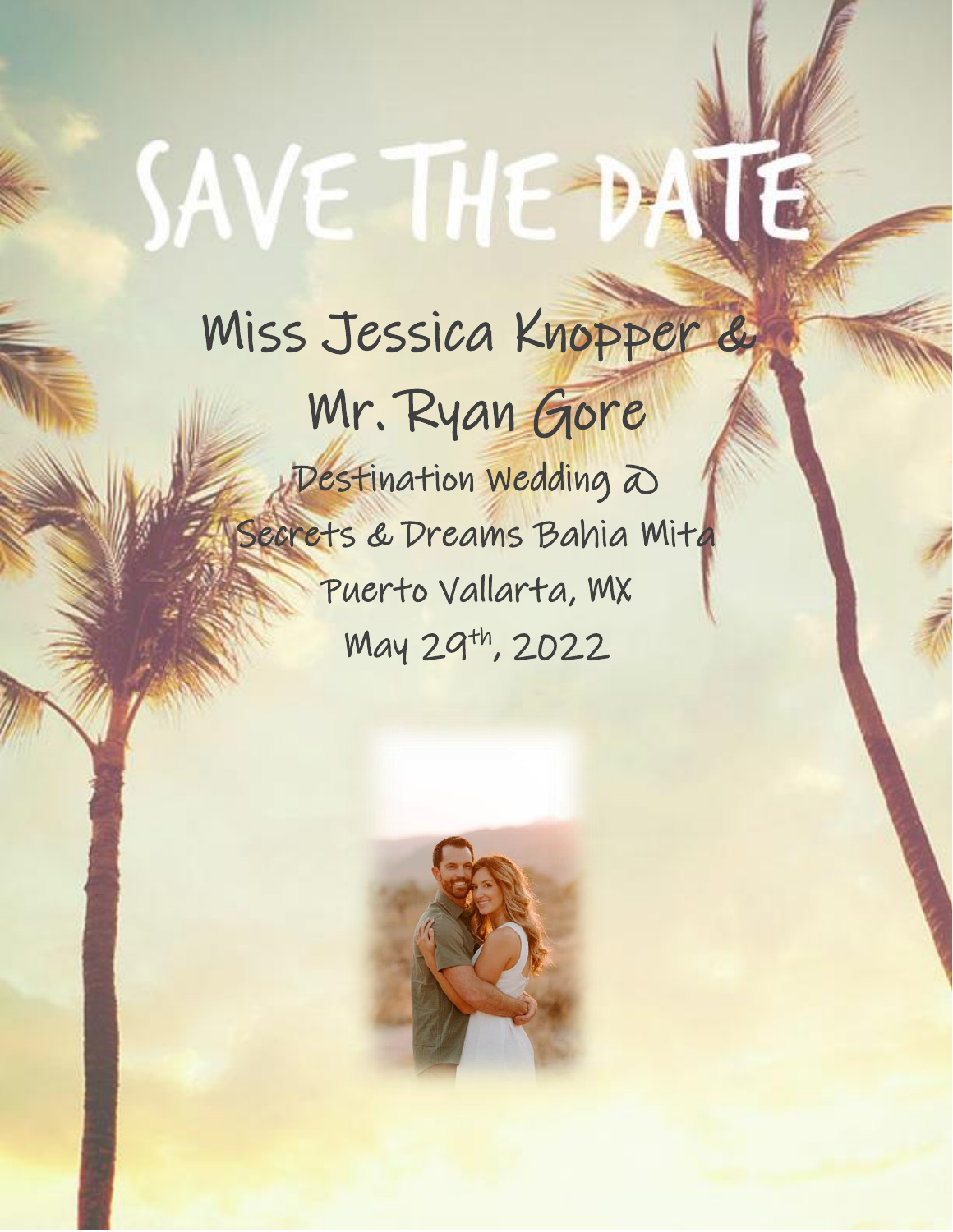

### **TO RESERVE YOUR ROOM– CLICK HERE:**

<https://www.beachbumvacation.com/reservation>

To Receive Group Rates and Ensure Room Availability

**Please reserve your room by January 19th, 2022 as we have a limited amount of rooms on hold.**

\*\*After you click on the link above and fill out the reservation form, our travel concierge, Beach Bum Lisa, will contact you directly and answer any questions you may have PRIOR to charging your card for your deposit. Please feel free to enter questions/requests on the comments section on the form.

\_\_\_\_\_\_\_\_\_\_\_\_\_\_\_\_\_\_\_\_\_\_\_\_\_\_\_\_\_\_\_\_\_\_\_\_\_\_\_\_\_\_\_\_\_\_\_\_\_\_\_\_\_\_\_\_\_\_\_\_\_\_\_\_\_\_\_\_\_\_\_\_\_\_\_\_\_\_\_\_\_\_\_\_\_\_\_\_\_\_\_\_\_\_\_\_\_\_\_\_\_\_\_\_\_\_\_\_\_\_\_\_\_\_\_\_\_\_\_\_\_\_\_\_\_\_

#### **Our wedding travel concierge is Lisa Zwissler.** Beach Bum Vacation Phone: 1-877-943-8282 Ext 12 Lisa@beachbumvacation.com **All RATES ARE ALL INCLUSIVE, PER PERSON**

#### **Please note: children are welcome to vacation, but the ceremony & reception are adults only.**

#### **DREAMS BAHIA MITA (family friendly side but adults have access to the Secrets side)**

#### **Room Category: Jr Suite Tropical View**

| <b>Occupancy</b>             | <b>Single</b> | <b>Double</b> | <b>Triple</b> | <b>Ouad</b> | <b>Child</b><br>Rates 0-1 | <b>Child</b><br>Rates 2-12 |
|------------------------------|---------------|---------------|---------------|-------------|---------------------------|----------------------------|
| 3 Night Package              | \$894.48      | \$596.49      | \$592.62      | N/A         | \$0.00                    | \$298.55                   |
| <b>Additional Night Rate</b> | \$263.16      | \$163.83      | \$162.54      | N/A         | \$0.00                    | \$64.50                    |

#### **Room Category: Jr Suite Partial Ocean View**

| <b>Occupancy</b>             | <b>Single</b> | <b>Double</b> | <b>Triple</b> | <b>Ouad</b> | <b>Child</b><br>Rates 0-1 | <b>Child</b><br>Rates 2-12 |
|------------------------------|---------------|---------------|---------------|-------------|---------------------------|----------------------------|
| 3 Night Package              | \$952.53      | \$635.19      | \$630.03      | N/A         | \$0.00                    | \$298.55                   |
| <b>Additional Night Rate</b> | \$282.51      | \$176.73      | \$175.44      | N/A         | \$0.00                    | \$64.50                    |

#### **Room Category: Jr Suite Tropical Swim Out**

| <b>Occupancy</b>             | <b>Single</b> | <b>Double</b> | <b>Triple</b> | <b>Ouad</b> | <b>Child</b> | <b>Child</b> |
|------------------------------|---------------|---------------|---------------|-------------|--------------|--------------|
|                              |               |               |               |             | Rates 0-1    | Rates 2-12   |
| 3 Night Package              | \$983.49      | \$651.96      | \$649.38      | N/A         | \$0.00       | \$298.55     |
| <b>Additional Night Rate</b> | \$292.83      | \$183.18      | \$181.89      | N/A         | \$0.00       | \$64.50      |

www.BEACHBUMVACATTEN.com

"TRAVFI THE WORLD WITH US"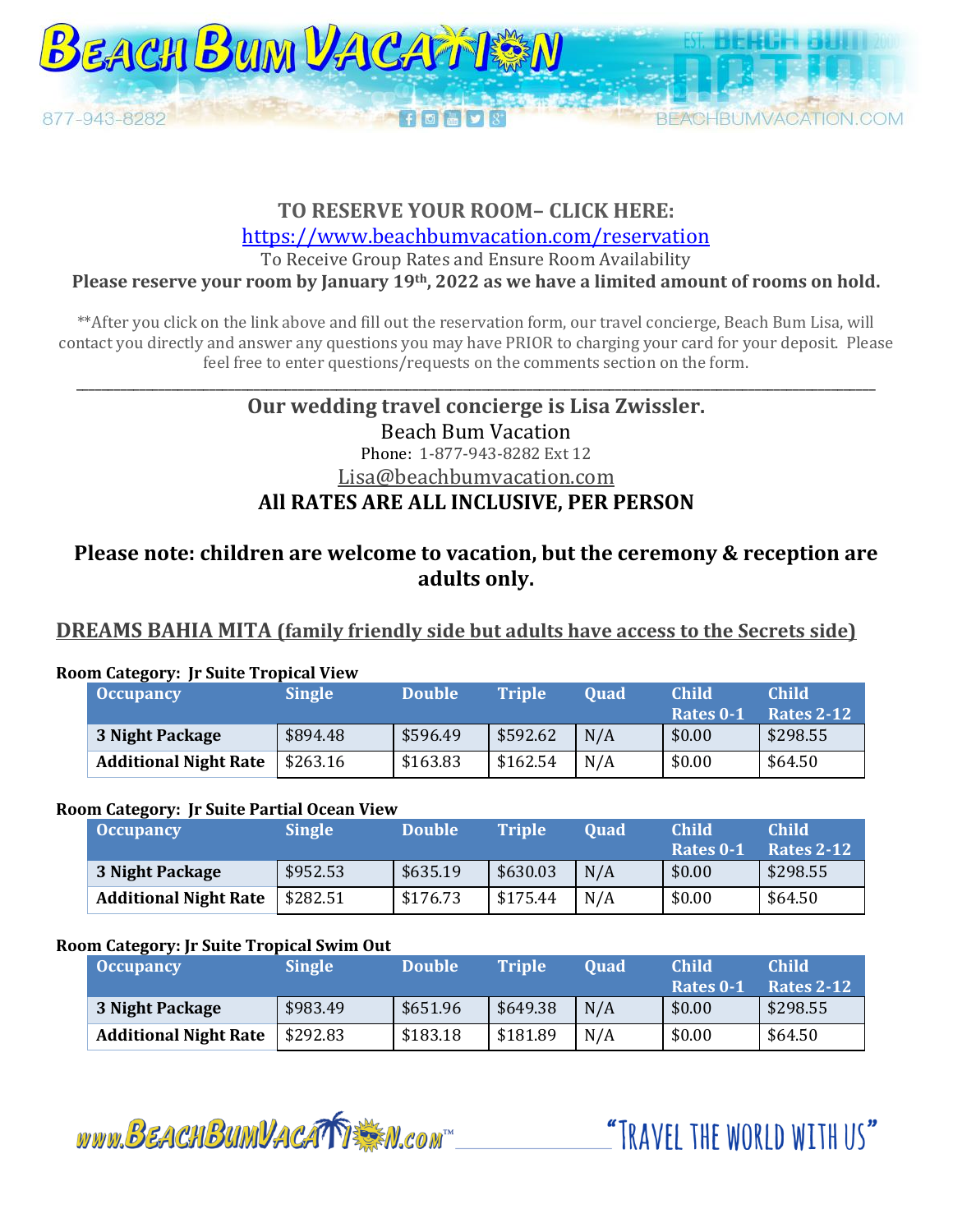#### **Room Category: Ocean Front Jr Suite**

877-943-8282

| <b>Occupancy</b>             | <b>Single</b> | <b>Double</b> | <b>Triple</b> | <b>Ouad</b> | <b>Child</b><br>Rates 0-1 | <b>Child</b><br><b>Rates 2-12</b> |
|------------------------------|---------------|---------------|---------------|-------------|---------------------------|-----------------------------------|
| 3 Night Package              | \$1002.84     | \$663.57      | \$659.70      | N/A         | \$0.00                    | \$298.55                          |
| <b>Additional Night Rate</b> | \$299.28      | \$187.05      | \$184.47      | N/A         | \$0.00                    | \$64.50                           |

#### **Room Category: Family Suite Tropical View**

| <b>Occupancy</b>             | <b>Single</b> | <b>Double</b> | <b>Triple</b> | <b>Ouad</b> | Child<br>Rates 0-1 | Child<br>Rates 2-12 |
|------------------------------|---------------|---------------|---------------|-------------|--------------------|---------------------|
| <b>3 Night Package</b>       | \$1,433.67    | \$936.39      | \$932.51      | N/A         | \$0.00             | \$298.55            |
| <b>Additional Night Rate</b> | \$442.89      | \$277.13      | \$275.84      | N/A         | \$0.00             | \$64.50             |

#### **SECRETS BAHIA MITA (adults only side: guests have access to the Dreams side)**

#### **Room Category: Jr Suite Tropical View**

| <b>Occupancy</b>             | <b>Single</b> | <b>Double</b> | <b>Triple</b> | <b>Ouad</b> |
|------------------------------|---------------|---------------|---------------|-------------|
| 3 Night Package              | \$1022.19     | \$679.05      | \$673.89      | N/A         |
| <b>Additional Night Rate</b> | \$305.73      | \$192.21      | \$189.63      | N/A         |

#### **Room Category: Jr Suite Ocean View**

| <b>Occupancy</b>             | <b>Single</b> | <b>Double</b> | <b>Triple</b> | <b>Ouad</b> |
|------------------------------|---------------|---------------|---------------|-------------|
| 3 Night Package              | \$1134.42     | \$744.84      | N/A           | N/A         |
| <b>Additional Night Rate</b> | \$343.14      | \$214.14      | N/A           | N/A         |

#### **Room Category: Preferred Club Jr Suite Panoramic View**

| <b>Occupancy</b>             | <b>Single</b> | <b>Double</b> | <b>Triple</b> ' | <b>Ouad</b> |
|------------------------------|---------------|---------------|-----------------|-------------|
| 3 Night Package              | \$1207.95     | \$791.28      | \$787.41        | N/A         |
| <b>Additional Night Rate</b> | \$367.65      | \$229.62      | \$227.04        | N/A         |

\*\* Airfare is not included in the price above\*\*

#### **WHAT'S INCLUDED?**

Accommodations as selected, taxes, all meals, unlimited alcoholic and non-alcoholic beverages, in-room mini-bar with beer, water, soft drinks (re-stocked once a day), daily and nightly activity program, non-motorized water sports, live music and shows, fitness center, taxes and gratuities all included.

#### \* **PAYMENT INFORMATION**

➢ If you book Room Only: \$150 per person deposit to book just the room.

➢ If you book Room with insurance: It's just \$150 per person deposit + the cost of insurance.

WWW.BEACHBUMVACATTE M.COM



CHRUMVACATION COM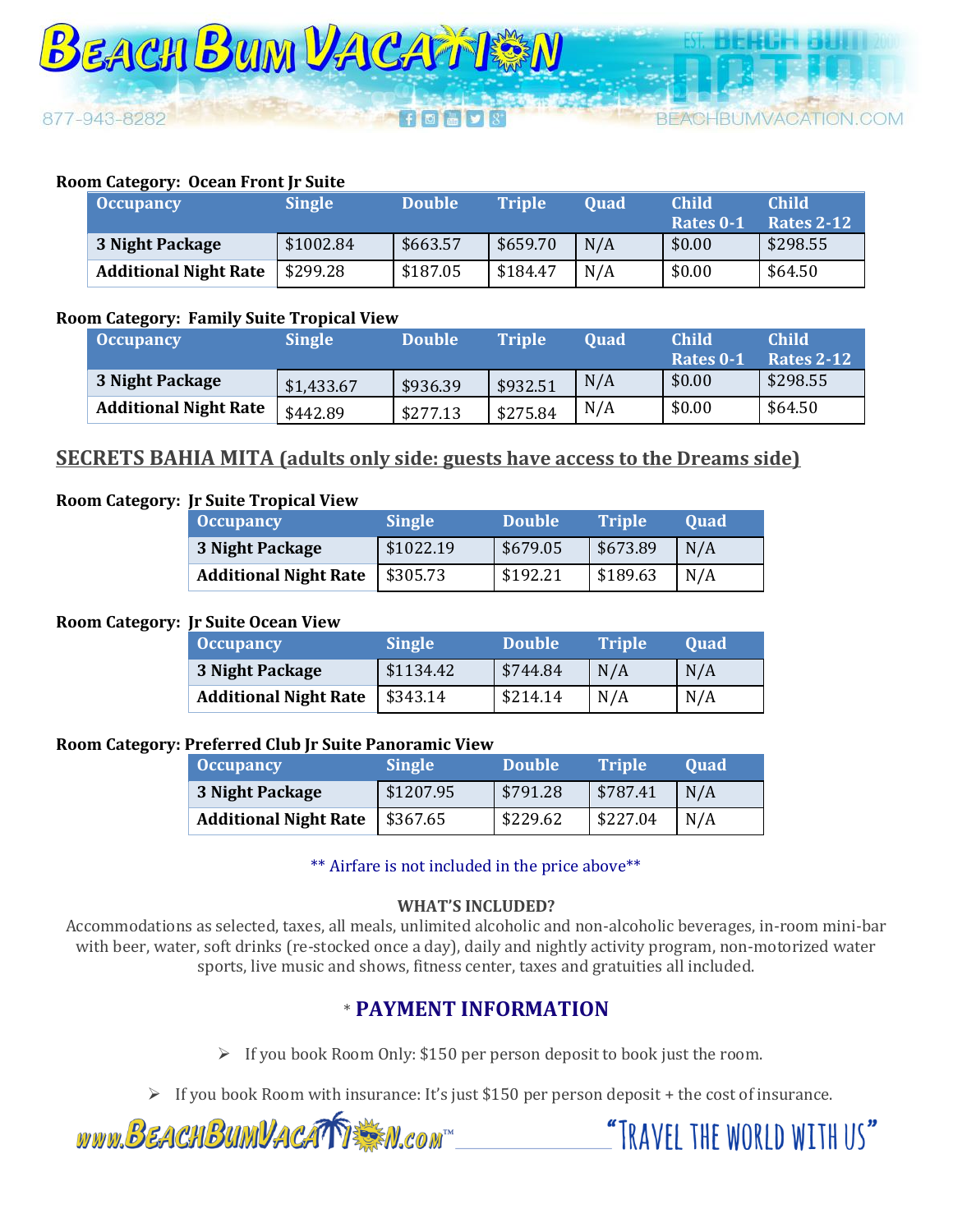

 $\triangleright$  If you book Room and flights without insurance: \$150 per person deposit + total airfare cost.

 $\triangleright$  If you book Room and flights with insurance: \$150 per person deposit + the cost of insurance. **INSURANCE** is available at an additional cost based on age, trip cost, and state in which you reside. Information below. Upon filling out the reservation form, click yes for insurance, and Beach Bum Lisa will send you further information and pricing, & you can advise her at that time if you want to purchase.

Recommended Classic Plan w/Cancel Anytime <https://www.beachbumvacations.com/savethedate/AllianzClassicWithCancelAnytimePlan>

#### **\*\*\*\*\*Deposits are due January 19th, 2022 \*\*\*\*\***

2nd payment of 30% of room cost is due February 18th, 2022 Final payment is due by March 11th, 2022

Visa, MasterCard, American Express and Discover are accepted. Note: Returned checks subject to \$30.00 fee.

#### **\*\*\* Process of Booking** \*\*\* **TO RESERVE YOUR ROOM– CLICK HERE:** <https://www.beachbumvacation.com/reservation>

\*\*Our travel concierge, Beach Bum Lisa will contact you confirming your vacation PRIOR to applying your deposit. Please feel free to enter questions/requests on the comments section on the form.

If you have frequent flyer miles or airline credit vouchers Beach Bum Lisa is NOT able to book your flight. You must do so on your own. Please email Beach Bum Lisa your flight schedule to ensure roundtrip airport transportation is arranged accordingly.

#### **CANCELATION POLICY:**

From deposit date until 96 days prior to departure, \$50 cancelation fee applies. From 95-66 days prior to arrival, 30% of the total room cost is the cancelation fee. From 65-36 days prior to arrival, 50% of the total room cost is the cancelation fee From 35 days prior to arrival onward cancelation will inquire 100% penalty.

**Regarding Airline tickets** – if Beach Bum Vacation booked your tickets - they are 100% nonrefundable and subject to individual airline penalties/fees (see insurance info above).

**INSURANCE:** All the above would be protected with the optional travel insurance.

www.BEACHBUMVACATTEM.com